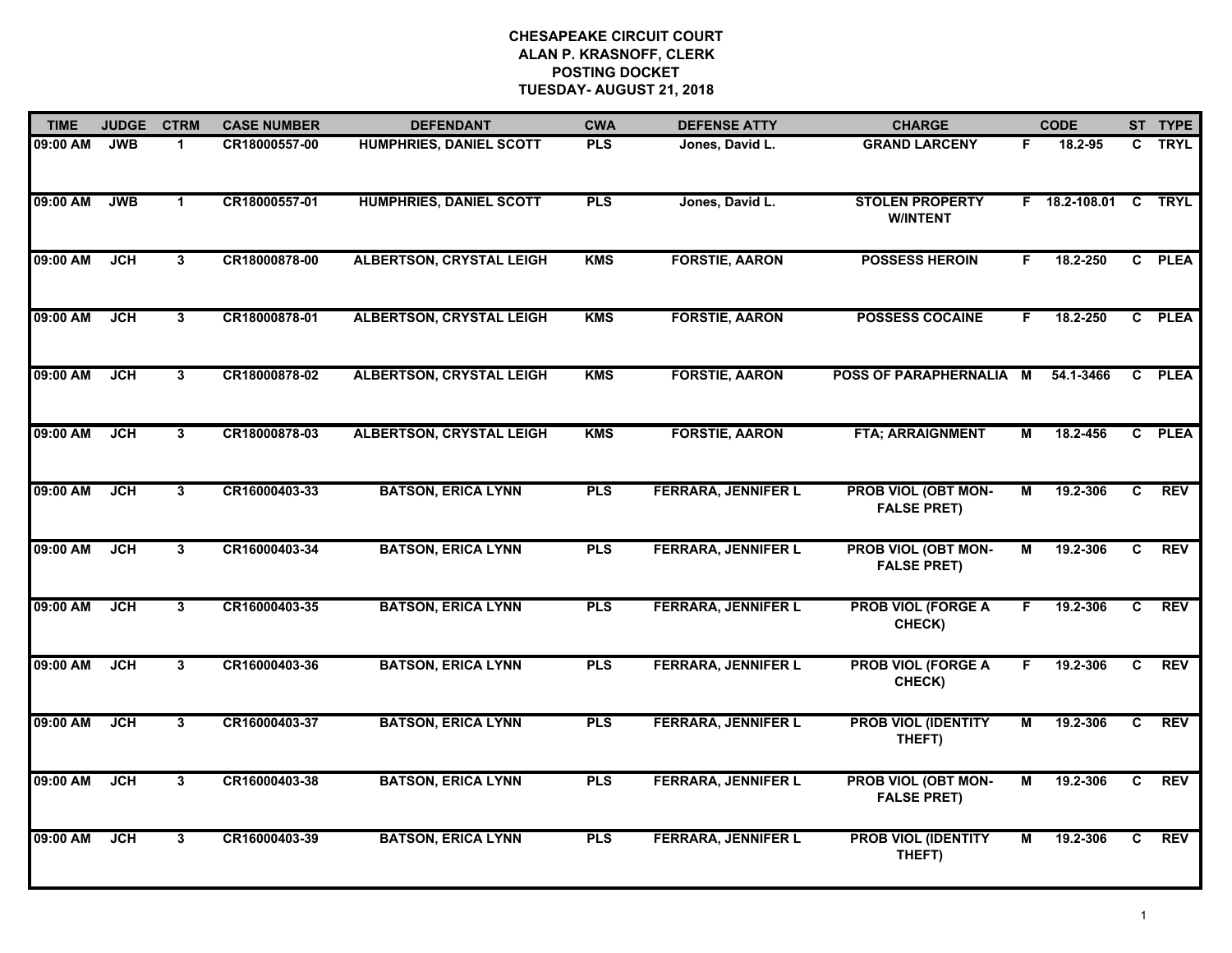| <b>TIME</b> | <b>JUDGE</b> | <b>CTRM</b>             | <b>CASE NUMBER</b> | <b>DEFENDANT</b>                  | <b>CWA</b> | <b>DEFENSE ATTY</b>        | <b>CHARGE</b>                             |    | <b>CODE</b>         |                | ST TYPE       |
|-------------|--------------|-------------------------|--------------------|-----------------------------------|------------|----------------------------|-------------------------------------------|----|---------------------|----------------|---------------|
| 09:00 AM    | <b>JCH</b>   | 3                       | CR16000403-40      | <b>BATSON, ERICA LYNN</b>         | <b>PLS</b> | FERRARA, JENNIFER L        | PROB VIOL (OBT MON-<br><b>FALSE PRET)</b> | М  | 19.2-306            | C.             | <b>REV</b>    |
| 09:00 AM    | <b>JCH</b>   | 3                       | CR16000403-41      | <b>BATSON, ERICA LYNN</b>         | <b>PLS</b> | <b>FERRARA, JENNIFER L</b> | <b>PROB VIOL (PETIT</b><br>LARCENY:3RD+)  | F  | 19.2-306            | C              | <b>REV</b>    |
| 09:00 AM    | <b>JCH</b>   | $\mathbf{3}$            | CR16000403-42      | <b>BATSON, ERICA LYNN</b>         | <b>PLS</b> | <b>FERRARA, JENNIFER L</b> | <b>PROB VIOL (FORGE A</b><br>CHECK)       | F. | 19.2-306            | C              | <b>REV</b>    |
| 09:00 AM    | <b>JCH</b>   | $\mathbf{3}$            | CR16000403-43      | <b>BATSON, ERICA LYNN</b>         | <b>PLS</b> | <b>FERRARA, JENNIFER L</b> | <b>PROB VIOL (IDENTITY</b><br>THEFT)      | М  | 19.2-306            | C.             | <b>REV</b>    |
| 09:00 AM    | <b>JCH</b>   | 3                       | CR16000403-44      | <b>BATSON, ERICA LYNN</b>         | <b>PLS</b> | <b>FERRARA, JENNIFER L</b> | <b>PROB VIOL (FORGE A</b><br>CHECK)       | F. | 19.2-306            | C.             | <b>REV</b>    |
| 09:00 AM    | <b>JCH</b>   | 3                       | CR16000403-45      | <b>BATSON, ERICA LYNN</b>         | <b>PLS</b> | <b>FERRARA, JENNIFER L</b> | <b>PROB VIOL (IDENTITY</b><br>THEFT)      | М  | 19.2-306            | $\overline{c}$ | <b>REV</b>    |
| 09:00 AM    | <b>JCH</b>   | $\overline{\mathbf{3}}$ | CR18000482-00      | <b>BOONE, AMANI</b>               | <b>ASA</b> | <b>ALOUPAS, CARMELOU</b>   | <b>RD-GENERALLY-MISD</b>                  | М  | A.46.2-852          | B              | RE            |
| 09:00 AM    | JCH          | 3                       | CR02A03963-01      | <b>CIRCOSTA, THOMAS JAMES</b>     | <b>PLS</b> | <b>BELOTE, NICOLE</b>      | <b>PROB VIOL</b><br>(CONCEALMENT)         | F. | 19.2-306            | C              | REV           |
| 09:00 AM    | <b>JCH</b>   | 3                       | CR18001254-00      | <b>CLAIBORNE, JAQUAN RAHSHAWN</b> | <b>ASA</b> | <b>HAMLIN, JASON L</b>     | <b>POSSESS OXYCODONE</b>                  | F  | 18.2-250            |                | <b>B</b> PLEA |
| 09:00 AM    | <b>JCH</b>   | $\mathbf{3}$            | CR18001254-01      | <b>CLAIBORNE, JAQUAN RAHSHAWN</b> | <b>ASA</b> | <b>HAMLIN, JASON L</b>     | <b>PWID MARIJUANA</b>                     | F. | 18.2-248.1          |                | <b>B</b> PLEA |
| 09:00 AM    | JCH          | 3                       | CR18001254-02      | <b>CLAIBORNE, JAQUAN RAHSHAWN</b> | <b>ASA</b> | <b>HAMLIN, JASON L</b>     | <b>FLEEING FROM LEO</b>                   | М  | 18.2-479.1          |                | <b>B</b> PLEA |
| 09:00 AM    | <b>JCH</b>   | 3                       | CR18001254-03      | <b>CLAIBORNE, JAQUAN RAHSHAWN</b> | <b>ASA</b> | <b>HAMLIN, JASON L</b>     | <b>ELUDE POLICE</b>                       |    | $F = 46.2 - 817(B)$ |                | <b>B</b> PLEA |
| 09:00 AM    | <b>JCH</b>   | 3                       | CR18001254-04      | <b>CLAIBORNE, JAQUAN RAHSHAWN</b> | <b>ASA</b> | <b>HAMLIN, JASON L</b>     | <b>SUSP OL</b>                            |    | M B.46.2-301        |                | <b>B</b> PLEA |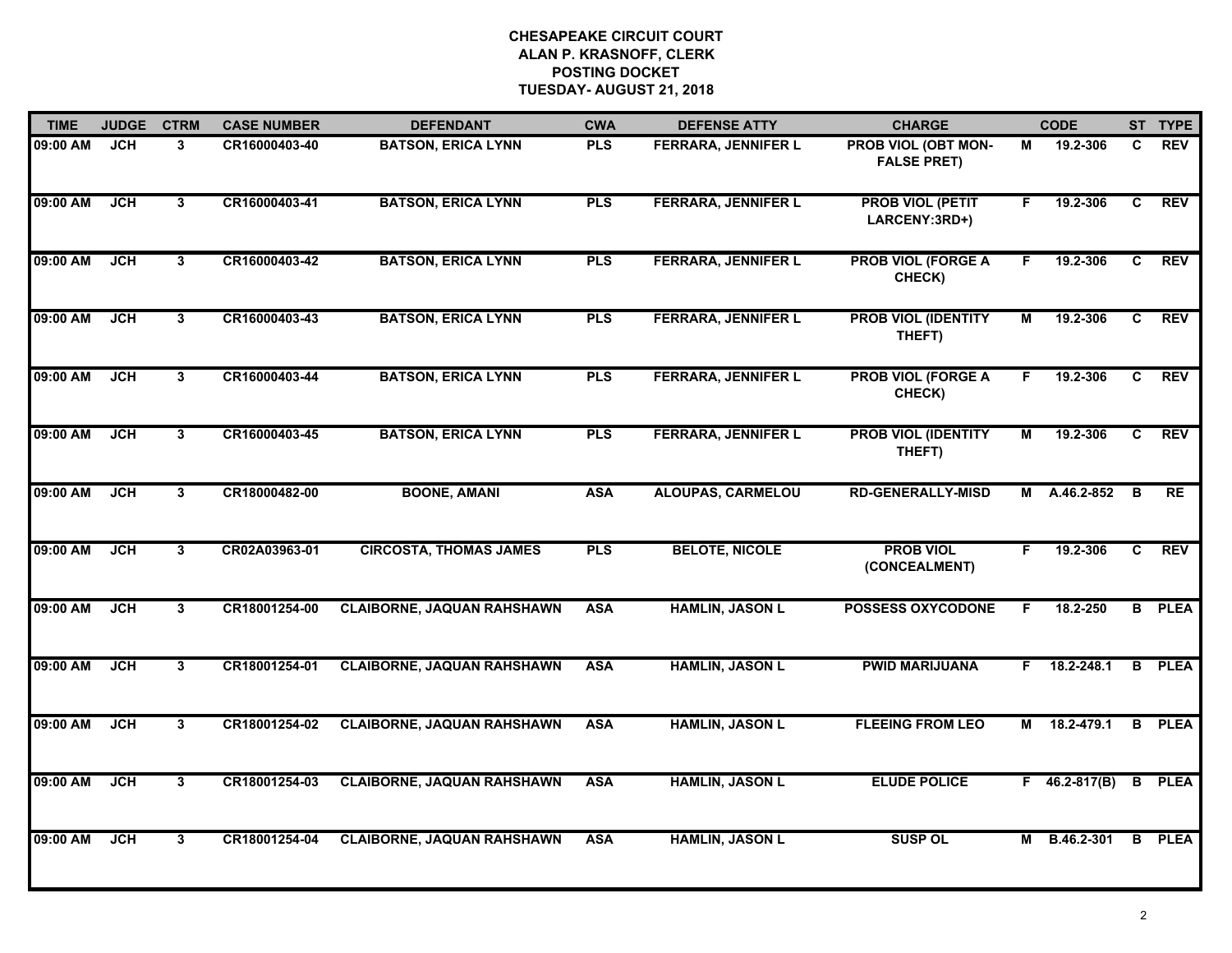| <b>TIME</b> | <b>JUDGE</b> | <b>CTRM</b>    | <b>CASE NUMBER</b> | <b>DEFENDANT</b>                 | <b>CWA</b> | <b>DEFENSE ATTY</b>         | <b>CHARGE</b>                                   |     | <b>CODE</b>  |              | ST TYPE       |
|-------------|--------------|----------------|--------------------|----------------------------------|------------|-----------------------------|-------------------------------------------------|-----|--------------|--------------|---------------|
| 09:00 AM    | JCH          | 3              | CR16001056-01      | <b>DELGADO, LIZBETH SHARLAY</b>  | <b>JAF</b> | O'Brien, William H.         | <b>VIOL PROBATION ON FEL</b><br><b>OFF</b>      | - F | 19.2-306     | C            | <b>BOND</b>   |
| 09:00 AM    | <b>JCH</b>   | $\mathbf{3}$   | CR12001432-04      | <b>DREWRY, BOBBY ALLEN; II</b>   | <b>WHC</b> | <b>BLACK, HUGH E; III</b>   | PROB VIOL (FAIL TO STOP: M<br>ACC)              |     | 19.2-306     | C            | <b>REV</b>    |
| 09:00 AM    | <b>JCH</b>   | 3              | CR12001432-05      | <b>DREWRY, BOBBY ALLEN; II</b>   | <b>WHC</b> | <b>BLACK, HUGH E; III</b>   | PROB VIOL(ELUDE POLICE F<br>OFFICR)             |     | 19.2-306     | C            | <b>REV</b>    |
| 09:00 AM    | <b>JCH</b>   | 3              | CR12001432-06      | <b>DREWRY, BOBBY ALLEN; II</b>   | <b>WHC</b> | <b>BLACK, HUGH E; III</b>   | <b>PROB VIOL(DRIV REV</b><br>LIC:ENDANG)        | F.  | 19.2-306     | C            | <b>REV</b>    |
| 09:00 AM    | <b>JCH</b>   | 3              | CR12001432-07      | <b>DREWRY, BOBBY ALLEN; II</b>   | <b>WHC</b> | <b>BLACK, HUGH E; III</b>   | <b>PROB VIOL(DRIV WHILE</b><br><b>HABT OFF)</b> | F   | 19.2-306     | C            | <b>REV</b>    |
| 09:00 AM    | JCH          | $\mathbf{3}$   | CR18000756-00      | <b>GOUDY, TIMOTHY LEE</b>        | <b>JAF</b> | <b>FLANDERS, JOSHUA B</b>   | <b>GRAND LARCENY</b>                            | F   | 18.2-95      |              | C SENR        |
| 09:00 AM    | JCH          | 3              | CR18000590-00      | <b>GRAY, ERIC ANTONIO</b>        | <b>JAF</b> | <b>Mason, Sharon Butler</b> | <b>ASSAULT AND BATTER LEO F</b>                 |     | 18.2-57      |              | <b>B</b> TRYL |
| 09:00 AM    | <b>JCH</b>   | $\overline{3}$ | CR18001055-00      | <b>HAGERMAN, GLENN RAYMOND</b>   | <b>ASA</b> | Wegman, Robert L.           | <b>POSSESS FENTANYL</b>                         | F.  | 18.2-250     |              | <b>B</b> PLEA |
| 09:00 AM    | <b>JCH</b>   | 3              | CR18001348-00      | <b>HARRINGTON, CHELSEY IRENE</b> | <b>JAF</b> | <b>MUSSONI, ERIK</b>        | <b>POSSESS HEROIN</b>                           | F   | 18.2-250     | $\mathbf{c}$ | <b>PLEA</b>   |
| 09:00 AM    | <b>JCH</b>   | 3              | CR18001348-01      | <b>HARRINGTON, CHELSEY IRENE</b> | <b>JAF</b> | <b>MUSSONI, ERIK</b>        | <b>UNAUTH POSSESSION:</b><br><b>DRUG PARA</b>   | Μ   | 54.1-3466    | C            | <b>PLEA</b>   |
| 09:00 AM    | <b>JCH</b>   | $\mathbf{3}$   | CR04003363-02      | <b>HODGE, AUDREY ANNETTE</b>     | <b>ASA</b> | <b>BELOTE, NICOLE</b>       | PROB VIOL EMBEZZLEMENT F<br>$<$ \$200           |     | 19.2-306     |              | <b>REV</b>    |
| 09:00 AM    | <b>JCH</b>   | $\mathbf{3}$   | CR17001015-00      | HUNEYCUTT, NICHOLAS ALLEN        | <b>ASA</b> | <b>SHORT, JAMES</b>         | <b>RECKESS DRIVING-</b><br><b>SPEEDING</b>      |     | M C.46.2-862 | $\mathbf{B}$ | <b>SENR</b>   |
| 09:00 AM    | <b>JCH</b>   | 3              | CR17001015-01      | <b>HUNEYCUTT, NICHOLAS ALLEN</b> | <b>ASA</b> | <b>SHORT, JAMES</b>         | DUI 4TH+                                        | F   | 18.2-266     |              | <b>B</b> SENR |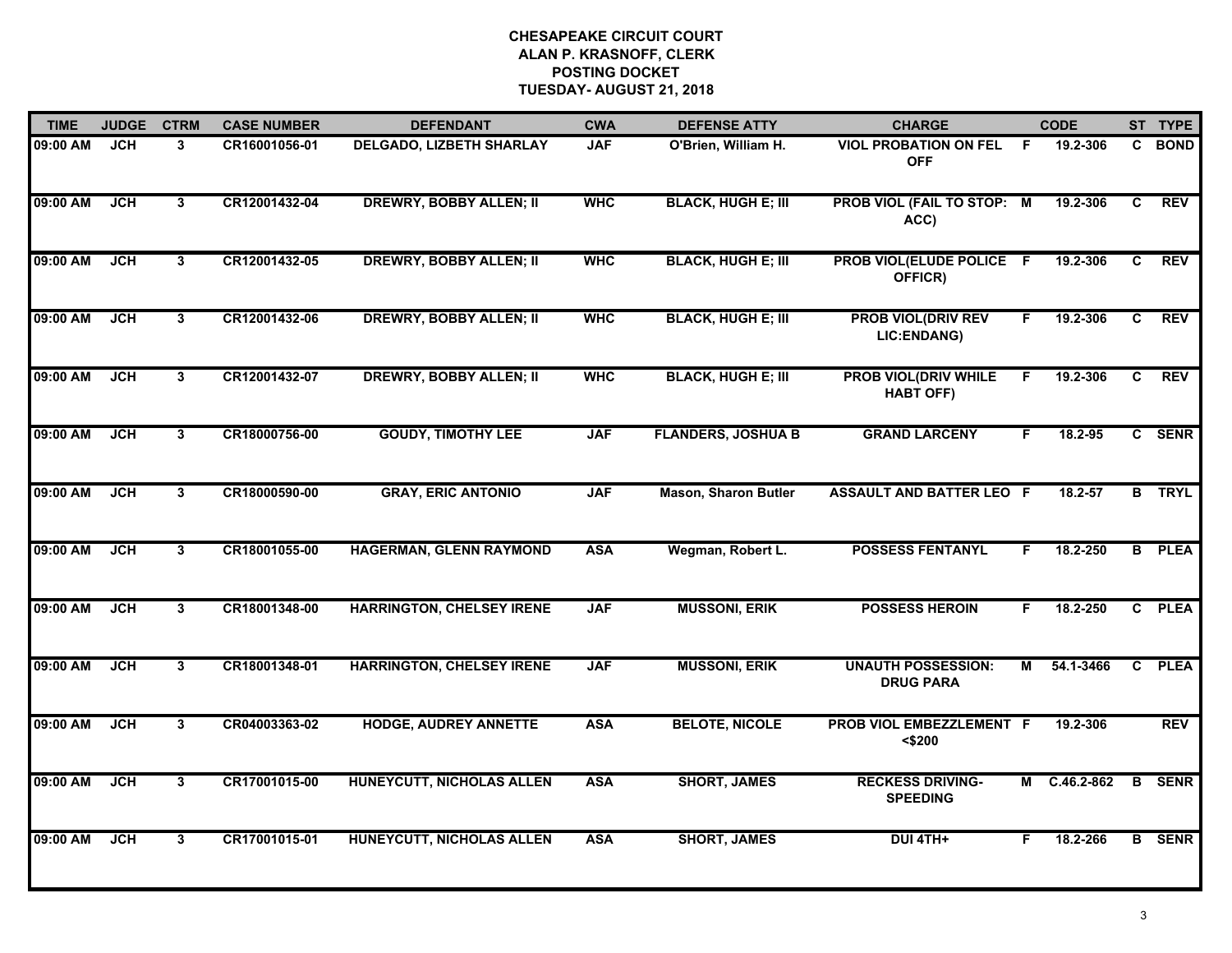| <b>TIME</b> | <b>JUDGE</b> | <b>CTRM</b>    | <b>CASE NUMBER</b> | <b>DEFENDANT</b>                               | <b>CWA</b> | <b>DEFENSE ATTY</b>  | <b>CHARGE</b>                                       |    | <b>CODE</b> |          | ST TYPE         |
|-------------|--------------|----------------|--------------------|------------------------------------------------|------------|----------------------|-----------------------------------------------------|----|-------------|----------|-----------------|
| 09:00 AM    | <b>JCH</b>   | 3              | CR10001773-01      | <b>MCCLENNAN, JEFFERY THOMAS</b>               | <b>ASA</b> | <b>CRONIN, ERIC</b>  | LARCENY WITH INTENT TO F 18.2-108.01<br><b>SELL</b> |    |             | <b>C</b> | <b>RR</b>       |
| 09:00 AM    | <b>JCH</b>   | $\mathbf{3}$   | CR10001774-00      | <b>MCCLENNAN, JEFFERY THOMAS</b>               |            | <b>CRONIN, ERIC</b>  | LARCENY WITH INTENT TO F 18.2-108.01<br><b>SELL</b> |    |             | C        | <b>CC</b>       |
| 09:00 AM    | <b>JCH</b>   | $\overline{3}$ | CR10001773-06      | <b>MCCLENNAN, JEFFREY THOMAS</b><br><b>LEE</b> |            | <b>STOKES, MARK</b>  | <b>VIOL PROB (LARC W/ INT)</b>                      | -F | 19.2-306    | C        | $\overline{cc}$ |
| 09:00 AM    | <b>JCH</b>   | $\mathbf{3}$   | CR98A03244-01      | <b>MOORE, CHARLES; IV</b>                      | <b>JAF</b> | Black, Hugh E.; III  | <b>VIOL PROBATION ON FEL</b><br><b>OFF</b>          | F  | 19.2-306    | C.       | <b>REV</b>      |
| 09:00 AM    | <b>JCH</b>   | 3              | CR99A01844-01      | <b>MOORE, CHARLES; IV</b>                      | <b>JAF</b> | Black, Hugh E.; III  | <b>VIOL PROBATION ON FEL</b><br><b>OFF</b>          | -F | 19.2-306    | C        | <b>REV</b>      |
| 09:00 AM    | <b>JCH</b>   | $\mathbf{3}$   | CR99A01845-01      | <b>MOORE, CHARLES; IV</b>                      | <b>JAF</b> | Black, Hugh E.; III  | <b>VIOL PROBATION ON FEL</b><br><b>OFF</b>          | -F | 19.2-306    | C.       | <b>REV</b>      |
| 09:00 AM    | <b>JCH</b>   | $\overline{3}$ | CR15001309-02      | <b>MORGAN, BRANDON KEITH</b>                   | <b>WHC</b> | <b>HAMLIN, JASON</b> | <b>SUSP SNT VIOL (PWID</b><br><b>AMPHETAMN)</b>     | F. | 19.2-306    | C        | <b>REV</b>      |
| 09:00 AM    | <b>JCH</b>   | $\overline{3}$ | CR18000300-00      | <b>MORGAN, BRANDON KEITH</b>                   | <b>WHC</b> | <b>MUSSONI, ERIK</b> | <b>ID THEFT</b>                                     | F. | 18.2-186.3  |          | C SENR          |
| 09:00 AM    | <b>JCH</b>   | $\mathbf{3}$   | CR18000300-01      | <b>MORGAN, BRANDON KEITH</b>                   | <b>WHC</b> | <b>MUSSONI, ERIK</b> | <b>CREDIT CARD LARCENY</b>                          | F. | 18.2-192    | C.       | <b>SENR</b>     |
| 09:00 AM    | <b>JCH</b>   | 3              | CR18000300-02      | <b>MORGAN, BRANDON KEITH</b>                   | <b>WHC</b> | <b>MUSSONI, ERIK</b> | <b>CREDIT CARD FRAUD</b>                            | F. | 18.2-195    |          | C SENR          |
| 09:00 AM    | <b>JCH</b>   | 3              | CR18000300-05      | <b>MORGAN, BRANDON KEITH</b>                   | <b>WHC</b> | <b>MUSSONI, ERIK</b> | <b>OBTAIN MONEY FALSE</b><br><b>PRETENSE</b>        | F. | 18.2-178    |          | C SENR          |
| 09:00 AM    | <b>JCH</b>   | 3              | CR18000520-00      | <b>MORGAN, BRANDON KEITH</b>                   | <b>WHC</b> | <b>JAMES, ANDREW</b> | <b>POSSESS HEROIN</b>                               | F. | 18.2-250    |          | C SENR          |
| 09:00 AM    | <b>JCH</b>   | $\overline{3}$ | CR17001978-00      | <b>MORGAN, MARK ANTHONY</b>                    | <b>AJS</b> | Sacks, Andrew M.     | <b>POSSESS COCAINE</b>                              | F. | 18.2-250    |          | <b>B</b> PLEA   |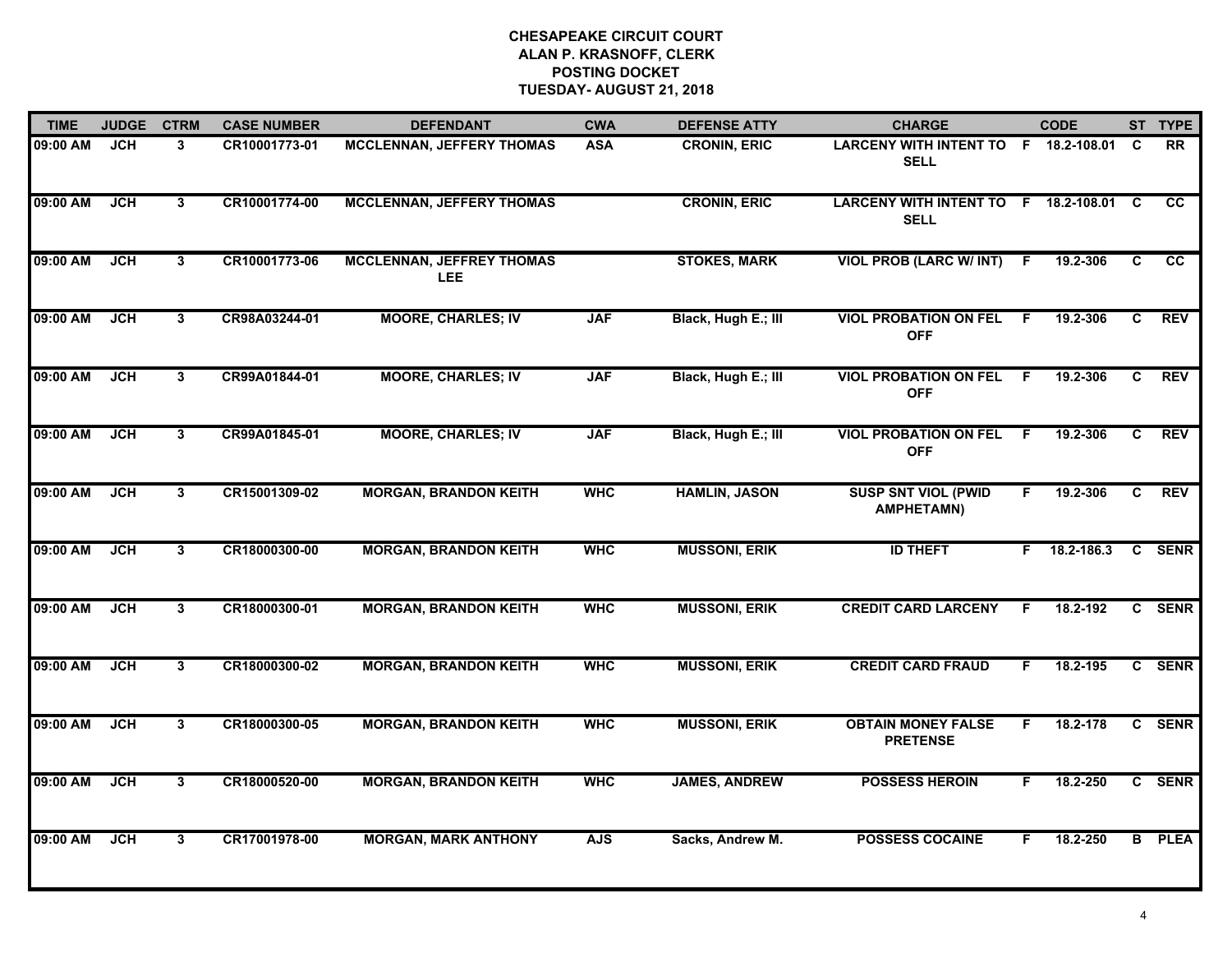| <b>TIME</b> | <b>JUDGE</b> | <b>CTRM</b>             | <b>CASE NUMBER</b> | <b>DEFENDANT</b>                  | <b>CWA</b> | <b>DEFENSE ATTY</b>      | <b>CHARGE</b>                                |    | <b>CODE</b>       |                | ST TYPE       |
|-------------|--------------|-------------------------|--------------------|-----------------------------------|------------|--------------------------|----------------------------------------------|----|-------------------|----------------|---------------|
| 09:00 AM    | JCH          | 3                       | CR17001978-01      | <b>MORGAN, MARK ANTHONY</b>       | <b>AJS</b> | Sacks, Andrew M.         | <b>POSSESS HERION</b>                        | F. | 18.2-250          | $\mathbf{c}$   | <b>PLEA</b>   |
| 09:00 AM    | <b>JCH</b>   | $\overline{3}$          | CR16000451-01      | <b>PARKER, GINGER BUSICK</b>      | <b>JAF</b> | <b>BARLOW, JASON</b>     | <b>VIOL PROBATION ON FEL</b><br><b>OFF</b>   | E  | 19.2-306          | C              | <b>REV</b>    |
| 09:00 AM    | <b>JCH</b>   | $\mathbf{3}$            | CR15001190-02      | <b>SESSOMS, ELIJAH A J</b>        | <b>WHC</b> | <b>COOPER, WANDA</b>     | <b>PROB VIOL (GRAND</b><br><b>LARCENY)</b>   | F. | 19.2-306          |                | C BOND        |
| 09:00 AM    | JCH          | 3                       | CR17001883-00      | <b>THORNTON, TONI NICOLE</b>      | <b>AJS</b> | <b>PASS, STEPHANIE P</b> | <b>PWID MARIJUANA</b>                        |    | F 18.2-248.1      |                | <b>B</b> TRYL |
| 09:00 AM    | <b>JCH</b>   | 3                       | CR18001286-00      | <b>WELCH, TERRANCE LAMONT</b>     | <b>BW</b>  | <b>MUSSONI, ERIK</b>     | <b>GRAND LARCENY</b>                         | F. | 18.2-95           |                | <b>B</b> PLEA |
| 09:00 AM    | <b>JCH</b>   | 3                       | CR18001286-01      | <b>WELCH, TERRANCE LAMONT</b>     | <b>BW</b>  | <b>MUSSONI, ERIK</b>     | <b>PETIT LARCENY</b>                         | М  | 18.2-96           |                | S PLEA        |
| 09:00 AM    | <b>JCH</b>   | $3\phantom{a}$          | CR18000437-00      | <b>WINDLEY, ANTONIO DEMETRUIS</b> | <b>JAF</b> | <b>FORSTIE, AARON</b>    | <b>FIREARM BY FELON</b>                      | F. | 18.2-308.2 C SENR |                |               |
| 09:00 AM    | <b>JCH</b>   | $\mathbf{3}$            | CR18000437-01      | <b>WINDLEY, ANTONIO DEMETRUIS</b> | <b>JAF</b> | <b>FORSTIE, AARON</b>    | <b>ELUDE</b>                                 | F. | 46.2-817B         |                | C SENR        |
| 09:00 AM    | <b>JCH</b>   | 3                       | CR18000437-02      | <b>WINDLEY, ANTONIO DEMETRUIS</b> | <b>JAF</b> | <b>FORSTIE, AARON</b>    | <b>DWI 1ST</b>                               | М  | A.18.2-266        |                | C SENR        |
| 09:00 AM    | <b>JCH</b>   | 3                       | CR18000437-05      | <b>WINDLEY, ANTONIO DEMETRUIS</b> | <b>JAF</b> | <b>FORSTIE, AARON</b>    | <b>ATTEMPT TO FLEE FROM</b><br><b>LEO</b>    | М  | 18.2-479.1        |                | C SENR        |
| 09:00 AM    | <b>JCH</b>   | 3                       | CR16000195-02      | <b>ZUWALLACK, HAYDEN ROSS</b>     | <b>AJS</b> | <b>HAMLIN, JASON L</b>   | <b>GD BEHAV</b><br>VIOL(ASSAULT&BATTERY)     | М  | 19.2-306          | $\overline{c}$ | <b>REV</b>    |
| 09:00 AM    | <b>TSW</b>   | $\overline{4}$          | CR17001784-05      | <b>CHAMBERS, OSIRIS SHAHID</b>    | <b>AEP</b> | <b>HAMLIN, JASON</b>     | <b>CCA PB VIOL (LARC OF</b><br>FIREARM)      | F. | 19.2-303.3        | C              | <b>REV</b>    |
| 09:00 AM    | <b>TSW</b>   | $\overline{\mathbf{4}}$ | CR17001784-06      | <b>CHAMBERS, OSIRIS SHAHID</b>    | <b>AEP</b> | <b>HAMLIN, JASON</b>     | <b>CCA PB VIOL (PETIT</b><br><b>LARCENY)</b> |    | M 19.2-303.3      | C              | <b>REV</b>    |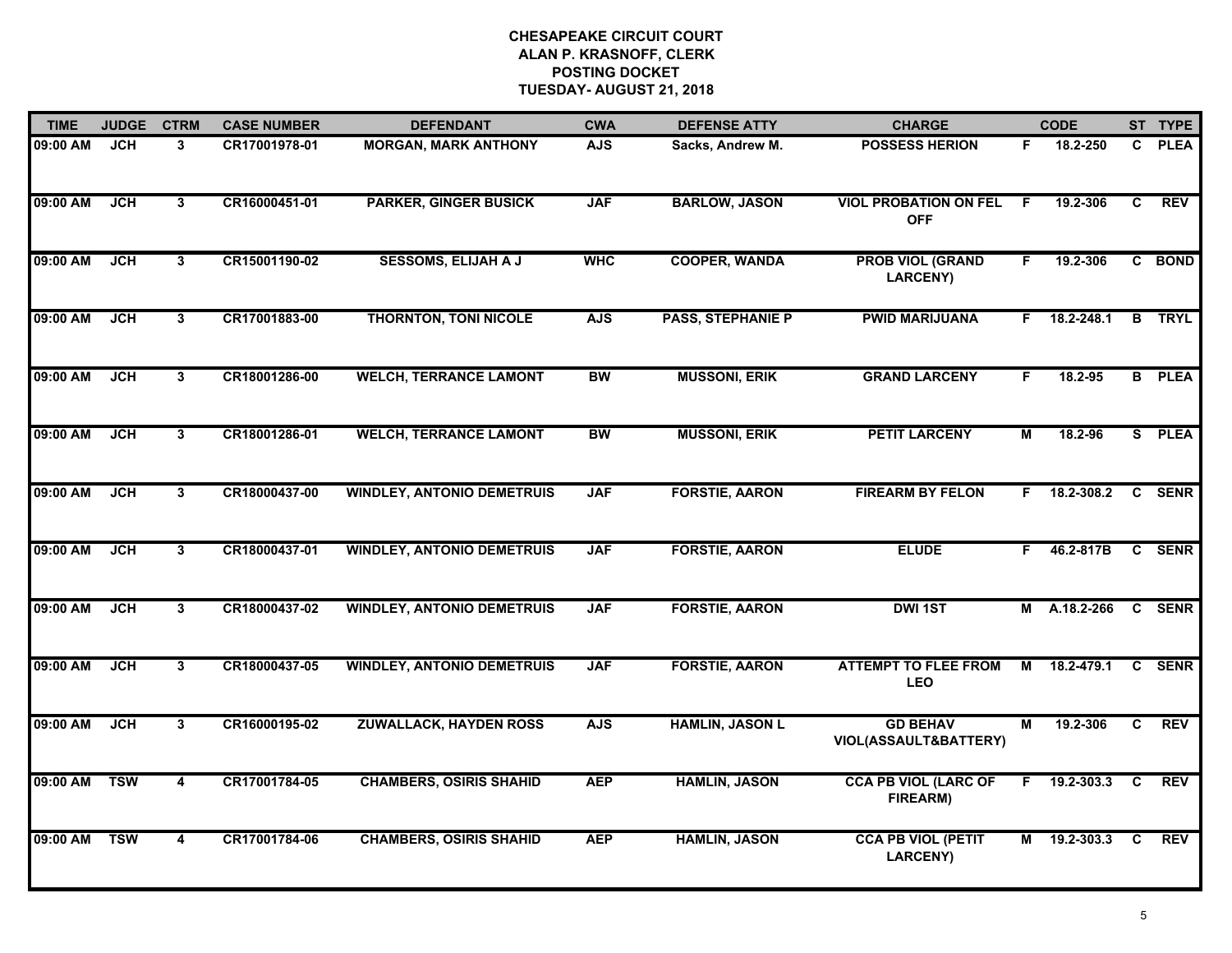| <b>TIME</b>  | <b>JUDGE</b> | <b>CTRM</b>             | <b>CASE NUMBER</b> | <b>DEFENDANT</b>                 | <b>CWA</b> | <b>DEFENSE ATTY</b>       | <b>CHARGE</b>                                         |     | <b>CODE</b> |   | ST TYPE       |
|--------------|--------------|-------------------------|--------------------|----------------------------------|------------|---------------------------|-------------------------------------------------------|-----|-------------|---|---------------|
| 09:00 AM     | <b>TSW</b>   | 4                       | CR17001784-07      | <b>CHAMBERS, OSIRIS SHAHID</b>   | <b>AEP</b> | <b>HAMLIN, JASON</b>      | CCA PB VIOL (OBT MON FAL M 19.2-303.3<br>PRET)        |     |             | C | <b>REV</b>    |
| 09:00 AM     | <b>TSW</b>   | 4                       | CR17001784-08      | <b>CHAMBERS, OSIRIS SHAHID</b>   | <b>AEP</b> | <b>HAMLIN, JASON</b>      | CCA PBVIOL(ENTR VEH COM M 19.2-303.3<br>CRIME)        |     |             | C | <b>REV</b>    |
| 09:00 AM     | <b>TSW</b>   | $\overline{\mathbf{4}}$ | CR17001784-09      | <b>CHAMBERS, OSIRIS SHAHID</b>   | <b>AEP</b> | <b>HAMLIN, JASON</b>      | CCA PB VIOL (CONCEALED M 19.2-303.3<br><b>WEAPON)</b> |     |             | C | <b>REV</b>    |
| 09:00 AM     | <b>TSW</b>   | 4                       | CR18000518-00      | <b>CHAMBERS, OSIRIS SHAHIDI</b>  | <b>AEP</b> | <b>MUSSONI, ERIK</b>      | <b>CREDIT CARD THEFT</b>                              | F.  | 18.2-192    |   | <b>B</b> SENR |
| 09:00 AM     | <b>TSW</b>   | 4                       | CR18000518-01      | <b>CHAMBERS, OSIRIS SHAHIDI</b>  | <b>AEP</b> | <b>MUSSONI, ERIK</b>      | <b>CREDIT CARD THEFT</b>                              | F.  | 18.2-192    |   | <b>B</b> SENR |
| 09:00 AM TSW |              | 4                       | CR18000518-02      | <b>CHAMBERS, OSIRIS SHAHIDI</b>  | <b>AEP</b> | <b>MUSSONI, ERIK</b>      | PETIT LARCENY 3RD OFF                                 | - F | 18.2-104    |   | <b>B</b> SENR |
| 09:00 AM     | <b>TSW</b>   | $\overline{4}$          | CR18000518-03      | <b>CHAMBERS, OSIRIS SHAHIDI</b>  | <b>AEP</b> | <b>MUSSONI, ERIK</b>      | <b>CLIMB INTO TO COMMIT</b><br><b>CRIMINAL</b>        | M   | 18.2-147    |   | <b>B</b> SENR |
| 09:00 AM     | <b>TSW</b>   | 4                       | CR18000518-04      | <b>CHAMBERS, OSIRIS SHAHIDI</b>  | <b>AEP</b> | <b>MUSSONI, ERIK</b>      | <b>ID THEFT</b>                                       | М   | 18.2-186.3  |   | <b>B</b> SENR |
| 09:00 AM     | <b>TSW</b>   | 4                       | CR18000518-05      | <b>CHAMBERS, OSIRIS SHAHIDI</b>  | <b>AEP</b> | <b>MUSSONI, ERIK</b>      | <b>CREDIT CARD FRAUD</b>                              | м   | 18.2-195    |   | <b>B</b> SENR |
| 09:00 AM     | <b>TSW</b>   | 4                       | CR18000518-06      | <b>CHAMBERS, OSIRIS SHAHIDI</b>  | <b>AEP</b> | <b>MUSSONI, ERIK</b>      | <b>CREDIT CARD FRAUD</b>                              | М   | 18.2-195    |   | <b>B</b> SENR |
| 09:00 AM     | <b>TSW</b>   | 4                       | CR18000956-00      | <b>DELOSH, CHRISTOPHER ALLEN</b> | <b>AEP</b> | <b>FLANDERS, JOSHUA B</b> | <b>POSSESS COCAINE</b>                                | F.  | 18.2-250    |   | <b>B</b> TRYL |
| 09:00 AM     | <b>TSW</b>   | 4                       | CR18000956-01      | <b>DELOSH, CHRISTOPHER ALLEN</b> | <b>AEP</b> | <b>FLANDERS, JOSHUA B</b> | POSS OF MARIJUANA 1ST<br><b>OFF</b>                   | М   | 18.2-250.1  | B | <b>TRYL</b>   |
| 09:00 AM     | <b>TSW</b>   | 4                       | CR17002086-00      | EIBAN, CONRAD J                  | <b>ALG</b> | Kuligowski, Monte E.      | <b>REFUSAL</b>                                        | C   | 18.2-268.3  |   | S TRYL        |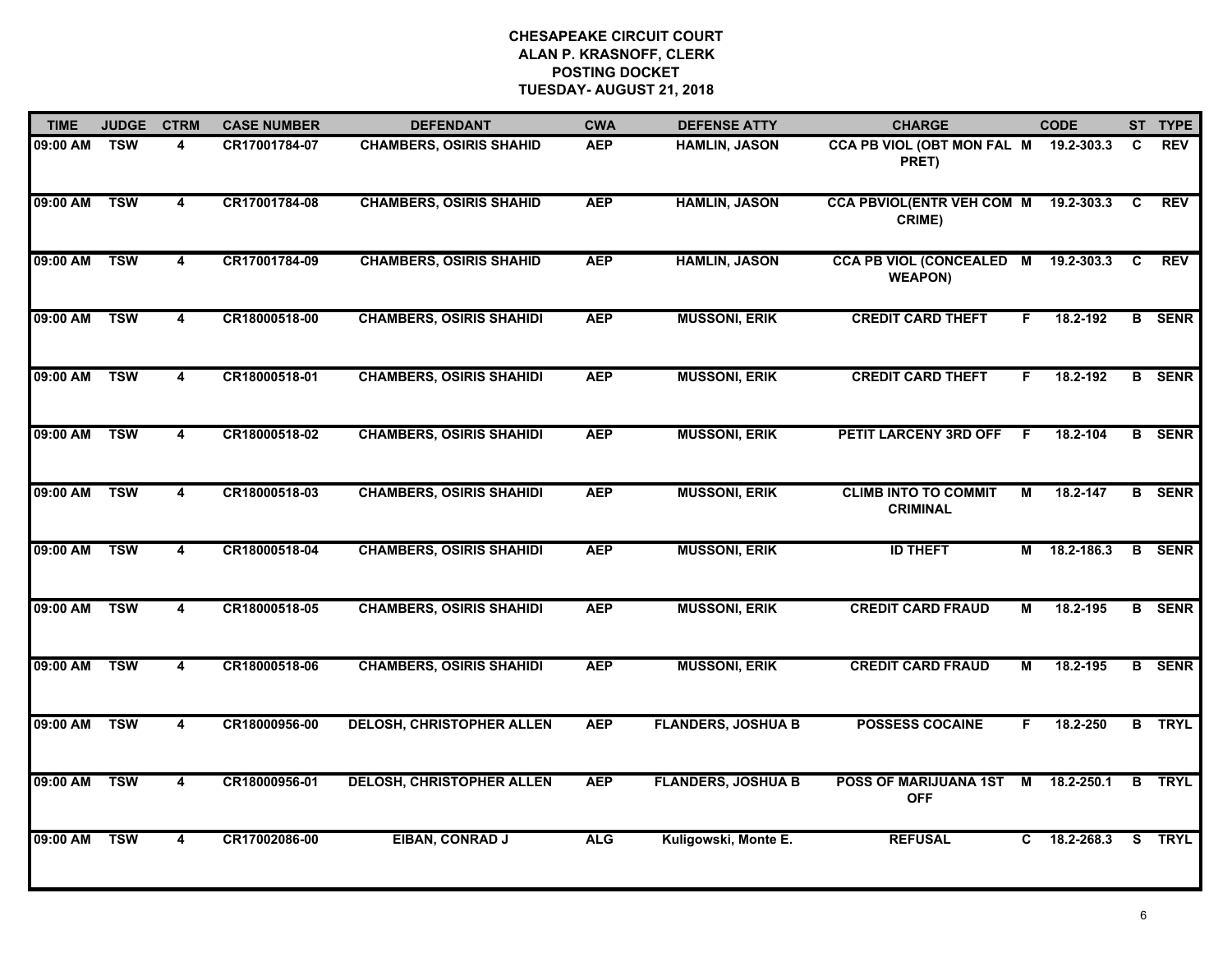| <b>TIME</b> | <b>JUDGE</b> | <b>CTRM</b>             | <b>CASE NUMBER</b> | <b>DEFENDANT</b>                                | <b>CWA</b> | <b>DEFENSE ATTY</b>           | <b>CHARGE</b>                                  |    | <b>CODE</b>   |              | ST TYPE       |
|-------------|--------------|-------------------------|--------------------|-------------------------------------------------|------------|-------------------------------|------------------------------------------------|----|---------------|--------------|---------------|
| 09:00 AM    | <b>TSW</b>   | 4                       | CR18000720-00      | <b>ERVIN, MICHAEL LEE</b>                       | <b>ALG</b> | Wegman, Robert L.             | PETIT LARCENY 3RD OFF                          | F. | 18.2-104      |              | <b>B</b> TRYL |
| 09:00 AM    | <b>TSW</b>   | $\overline{\mathbf{4}}$ | CR00000626-00      | <b>FULLER, BREON ANTOWAIN</b>                   |            | <b>JO ANNE SPENCER</b>        | <b>POSS/DIST COCAINE</b>                       | F. | 18.2-248      | C            | <b>CC</b>     |
| 09:00 AM    | <b>TSW</b>   | $\overline{\mathbf{4}}$ | CR18001437-00      | <b>GOODMAN, RAQUEL DARAE</b>                    | <b>MLK</b> | <b>DAWSON, SW</b>             | <b>POSSESS OF COCAINE</b>                      | F. | 18.2-250      |              | <b>B</b> PLEA |
| 09:00 AM    | <b>TSW</b>   | 4                       | CR18000561-00      | <b>JOHNSON, CORNELIUS ANTONIO;</b><br><b>SR</b> | <b>ALG</b> | <b>FORSTIE, AARON</b>         | PETIT LARCENY 3RD OFF                          | F. | 18.2-104      | $\mathbf{c}$ | <b>SENR</b>   |
| 09:00 AM    | <b>TSW</b>   | 4                       | CR18000990-00      | <b>JONES, FRANKIE DEVON</b>                     | <b>ALG</b> | <b>HOLDER, WILLIAM JOSHUA</b> | <b>DISEMINATE IMAGES OF</b><br><b>ANOTHER</b>  | М  | 18.2-386.2    | C            | C             |
| 09:00 AM    | <b>TSW</b>   | 4                       | CR18000990-01      | <b>JONES, FRANKIE DEVON</b>                     | <b>ALG</b> | <b>HOLDER, W JOSHUA</b>       | POINT/BRANDISH FIREARM M                       |    | 18.2-282      | C            | C             |
| 09:00 AM    | <b>TSW</b>   | $\overline{4}$          | CR18000990-02      | <b>JONES, FRANKIE DEVON</b>                     | <b>ALG</b> | <b>HOLDER, W JOSHUA</b>       | <b>DESTRUCT PROP W/INTENT F</b><br>$>= $1000$  |    | 18.2-137      | C            | C             |
| 09:00 AM    | <b>TSW</b>   | $\overline{\mathbf{4}}$ | CR18000990-03      | <b>JONES, FRANKIE DEVON</b>                     | <b>ALG</b> | <b>HOLDER, W JOSHUA</b>       | <b>OBSTRUCT/RESIST:</b><br><b>THREAT/FORCE</b> | М  | 18.2-460      | C            | C             |
| 09:00 AM    | <b>TSW</b>   | 4                       | CR18000990-04      | <b>JONES, FRANKIE DEVON</b>                     | <b>ALG</b> | <b>HOLDER, W JOSHUA</b>       | <b>RD-GENERALLY-MISD</b>                       | М  | A.46.2-852    | C            | C             |
| 09:00 AM    | <b>TSW</b>   | 4                       | CR18000990-05      | <b>JONES, FRANKIE DEVON</b>                     | <b>ALG</b> | <b>HOLDER, W JOSHUA</b>       | <b>FAIL STOP ACCIDENT &gt;</b><br>\$1000 FEL   |    | F C.46.2-894  | C            | C             |
| 09:00 AM    | <b>TSW</b>   | 4                       | CR17000573-00      | <b>ROBINSON, SKACEY LAMONT</b>                  | <b>AEP</b> | <b>SMITH, HERMAN C; III</b>   | <b>STALKING-VIOLATE PO</b>                     | E  | $18.2 - 60.4$ | C.           | TRYL          |
| 09:00 AM    | <b>TSW</b>   | 4                       | CR17000573-01      | <b>ROBINSON, SKACEY LAMONT</b>                  | <b>AEP</b> | <b>SMITH, HERMAN C; III</b>   | <b>TRESPASS AFTER</b><br><b>FORBIDDEN</b>      | М  | 18.2-119      | C.           | <b>TRYL</b>   |
| 09:00 AM    | <b>TSW</b>   | 4                       | CR17000573-02      | <b>ROBINSON, SKACEY LAMONT</b>                  | <b>AEP</b> | <b>SMITH, HERMAN C; III</b>   | <b>TRESPASS AFTER</b><br><b>FORBIDDEN</b>      | М  | 18.2-119      |              | C TRYL        |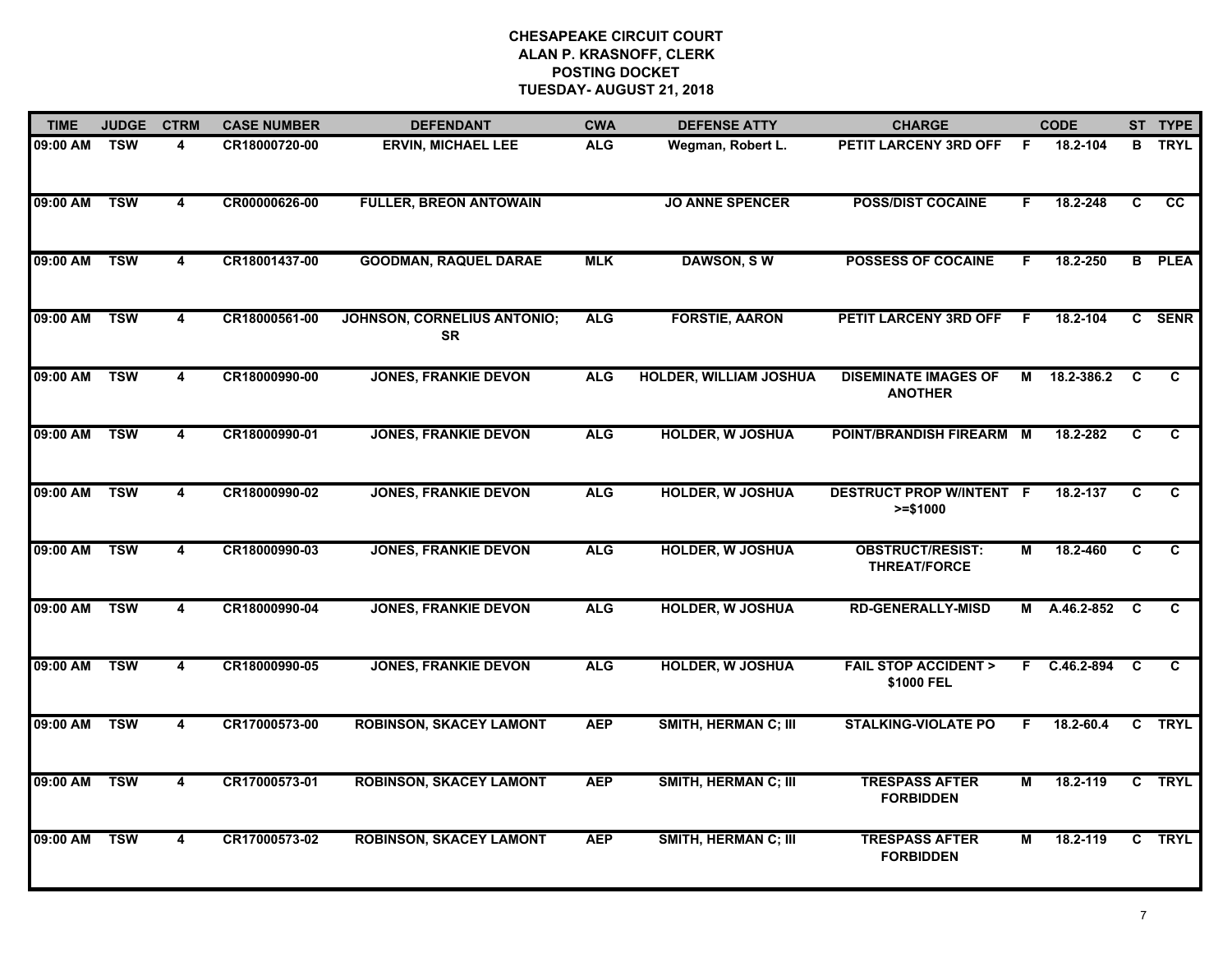| <b>TIME</b>  | <b>JUDGE</b> | <b>CTRM</b>             | <b>CASE NUMBER</b> | <b>DEFENDANT</b>               | <b>CWA</b> | <b>DEFENSE ATTY</b>         | <b>CHARGE</b>                                  |   | <b>CODE</b>   |                | ST TYPE     |
|--------------|--------------|-------------------------|--------------------|--------------------------------|------------|-----------------------------|------------------------------------------------|---|---------------|----------------|-------------|
| 09:00 AM     | <b>TSW</b>   | 4                       | CR17000573-03      | <b>ROBINSON, SKACEY LAMONT</b> | <b>AEP</b> | <b>SMITH, HERMAN C; III</b> | <b>TRESPASS AFTER</b><br><b>FORBIDDEN</b>      | М | 18.2-119      | C.             | <b>TRYL</b> |
| 09:00 AM     | <b>TSW</b>   | 4                       | CR17000573-04      | <b>ROBINSON, SKACEY LAMONT</b> | <b>AEP</b> | <b>SMITH, HERMAN C; III</b> | <b>TRESPASS AFTER</b><br><b>FORBIDDEN</b>      | М | 18.2-119      | C              | <b>TRYL</b> |
| 09:00 AM     | <b>TSW</b>   | $\overline{\mathbf{4}}$ | CR17000573-05      | <b>ROBINSON, SKACEY LAMONT</b> | <b>AEP</b> | <b>SMITH, HERMAN C; III</b> | <b>TRESPASS AFTER</b><br><b>FORBIDDEN</b>      | М | 18.2-119      |                | C TRYL      |
| 09:00 AM     | <b>TSW</b>   | 4                       | CR17000573-06      | <b>ROBINSON, SKACEY LAMONT</b> | <b>AEP</b> | <b>SMITH, HERMAN C; III</b> | <b>TRESPASS AFTER</b><br><b>FORBIDDEN</b>      | М | 18.2-119      |                | C TRYL      |
| 09:00 AM     | <b>TSW</b>   | $\overline{\mathbf{4}}$ | CR17000573-07      | <b>ROBINSON, SKACEY LAMONT</b> | <b>AEP</b> | <b>SMITH, HERMAN C; III</b> | <b>TRESPASS AFTER</b><br><b>FORBIDDEN</b>      | М | 18.2-119      |                | C TRYL      |
| 09:00 AM TSW |              | $\overline{\mathbf{4}}$ | CR17000573-08      | <b>ROBINSON, SKACEY LAMONT</b> | <b>AEP</b> | SMITH, HERMAN C; III        | <b>TRESPASS AFTER</b><br><b>FORBIDDEN</b>      | М | 18.2-119      |                | C TRYL      |
| 09:00 AM     | <b>TSW</b>   | $\overline{\mathbf{4}}$ | CR17000573-09      | <b>ROBINSON, SKACEY LAMONT</b> | <b>AEP</b> | <b>SMITH, HERMAN C; III</b> | <b>TRESPASS AFTER</b><br><b>FORBIDDEN</b>      | М | 18.2-119      | C              | <b>TRYL</b> |
| 09:00 AM     | <b>TSW</b>   | $\overline{4}$          | CR17000573-10      | <b>ROBINSON, SKACEY LAMONT</b> | <b>AEP</b> | <b>SMITH, HERMAN C; III</b> | <b>TRESPASS AFTER</b><br><b>FORBIDDEN</b>      | М | 18.2-119      |                | C TRYL      |
| 09:00 AM     | <b>TSW</b>   | 4                       | CR17000573-11      | <b>ROBINSON, SKACEY LAMONT</b> | <b>AEP</b> | <b>SMITH, HERMAN C; III</b> | <b>TRESPASS AFTER</b><br><b>FORBIDDEN</b>      | М | 18.2-119      |                | C TRYL      |
| 09:00 AM     | <b>TSW</b>   | $\overline{\mathbf{4}}$ | CR17000573-12      | <b>ROBINSON, SKACEY LAMONT</b> | <b>AEP</b> | <b>SMITH, HERMAN C; III</b> | <b>STALKING: FEAR OF</b><br><b>DEATH/ASSLT</b> | М | $18.2 - 60.3$ |                | C TRYL      |
| 09:00 AM TSW |              | 4                       | CR17000573-13      | <b>ROBINSON, SKACEY LAMONT</b> | <b>AEP</b> | <b>SMITH, HERMAN C; III</b> | <b>DESTRUCT PROP W/INTENT M</b><br>$<$ \$1000  |   | 18.2-137      |                | C TRYL      |
| 09:00 AM     | <b>TSW</b>   | 4                       | CR17000573-14      | <b>ROBINSON, SKACEY LAMONT</b> | <b>AEP</b> | <b>SMITH, HERMAN C; III</b> | POINT/BRANDISH FIREARM M                       |   | 18.2-282      | C              | <b>TRYL</b> |
| 09:00 AM     | <b>TSW</b>   | $\overline{\mathbf{4}}$ | CR17000573-15      | <b>ROBINSON, SKACEY LAMONT</b> | <b>AEP</b> | <b>SMITH, HERMAN C; III</b> | <b>FAIL TO APPEAR-JURY</b><br><b>TRIAL</b>     | М | 18.2-456      | $\overline{c}$ | <b>CAP</b>  |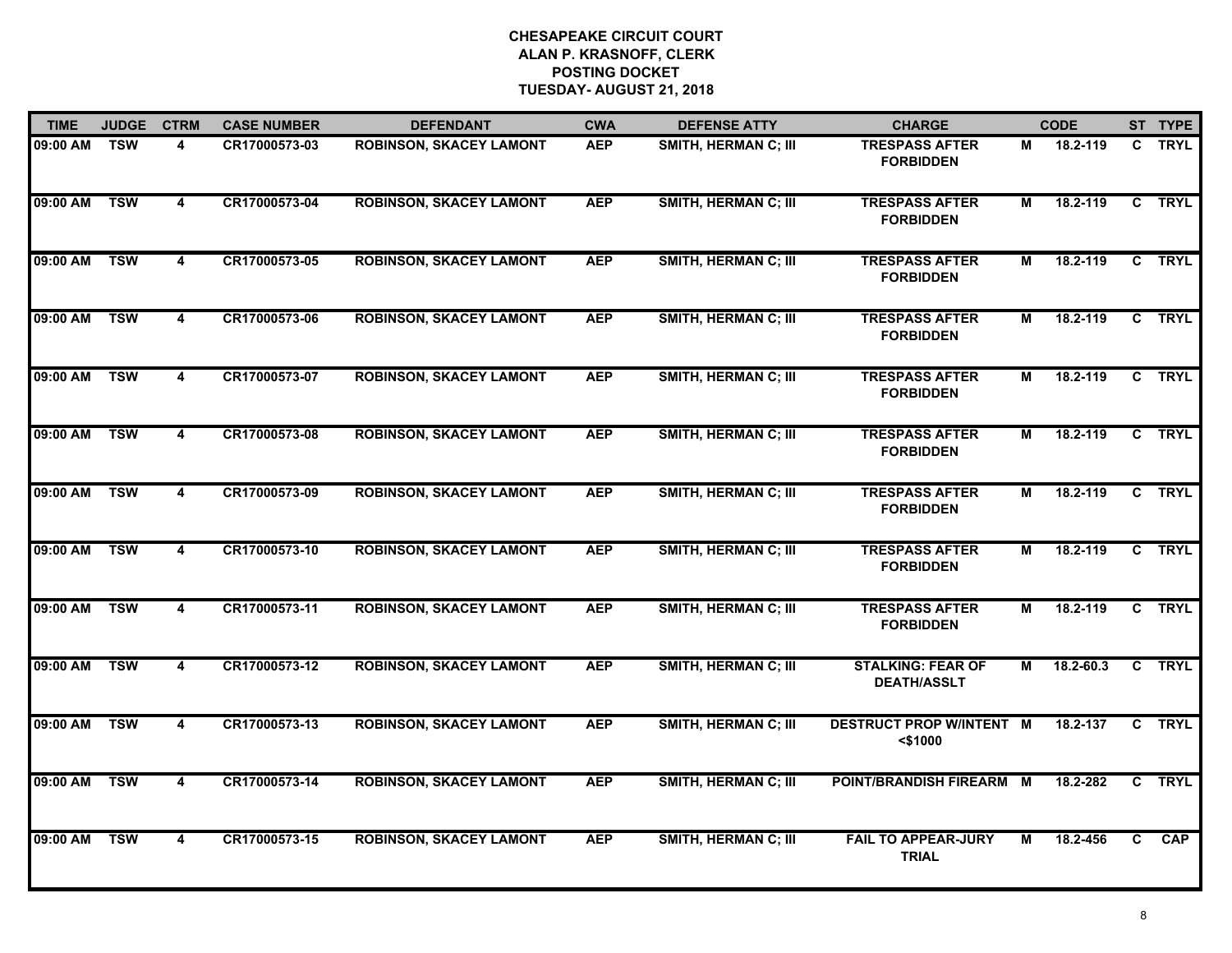| <b>TIME</b> | <b>JUDGE</b> | <b>CTRM</b>             | <b>CASE NUMBER</b> | <b>DEFENDANT</b>               | <b>CWA</b> | <b>DEFENSE ATTY</b>      | <b>CHARGE</b>                                   |              | <b>CODE</b> |                | ST TYPE       |
|-------------|--------------|-------------------------|--------------------|--------------------------------|------------|--------------------------|-------------------------------------------------|--------------|-------------|----------------|---------------|
| 09:00 AM    | <b>TSW</b>   | 4                       | CR18000957-00      | <b>RUMLEY, RONALD EMILE</b>    | <b>AEP</b> | <b>HAMLIN, JASON</b>     | <b>PWID COCAINE</b>                             | F            | 18.2-248    |                | <b>B</b> TRYL |
| 09:00 AM    | <b>TSW</b>   | $\overline{\mathbf{4}}$ | CR18000957-01      | <b>RUMLEY, RONALD EMILE</b>    | <b>AEP</b> | <b>HAMLIN, JASON</b>     | <b>POSSESS HEROIN</b>                           | F.           | 18.2-250    |                | <b>B</b> TRYL |
| 09:00 AM    | <b>TSW</b>   | $\overline{4}$          | CR18000957-02      | <b>RUMLEY, RONALD EMILE</b>    | <b>AEP</b> | <b>HAMLIN, JASON</b>     | <b>POSSESS MARIJUANA</b>                        | М            | 18.2-250.1  | $\overline{B}$ | <b>TRYL</b>   |
| 09:00 AM    | <b>TSW</b>   | 4                       | CR11000892-04      | <b>WATSON, ANTHONY JAVONTE</b> | <b>BEC</b> | <b>SACKS, ANDREW</b>     | <b>VIOL PROBATION (ELUDE)</b>                   | F.           | 19.2-306    |                | C BOND        |
| 09:00 AM    | <b>TSW</b>   | 4                       | CR11000892-05      | <b>WATSON, ANTHONY JAVONTE</b> | <b>BEC</b> | <b>SACKS, ANDREW</b>     | <b>VIOL PROBATION (PWID</b><br><b>MARIJUANA</b> | F.           | 19.2-306    |                | C BOND        |
| 09:00 AM    | <b>RDS</b>   | 5                       | CR17000434-00      | <b>BILAL, AHMAD RASHAD</b>     | <b>DJH</b> | <b>SACKS, ANDREW</b>     | <b>POSSESS HEROIN</b>                           | F            | 18.2-250    |                | <b>B</b> SENR |
| 09:00 AM    | <b>RDS</b>   | $\overline{5}$          | CR18000750-00      | <b>BOWSER, SHARRAY</b>         | <b>KAM</b> | Dawson, Thomas           | <b>PWID COCAINE</b>                             | F.           | 18.2-248    | B              | <b>SUP</b>    |
| 09:00 AM    | <b>RDS</b>   | $\overline{5}$          | CR18000750-00      | <b>BOWSER, SHARRAY</b>         | <b>KAM</b> | Dawson, Thomas           | <b>PWID COCAINE</b>                             | F            | 18.2-248    |                | <b>B</b> TRYL |
| 09:00 AM    | <b>RDS</b>   | 5                       | CR18000750-01      | <b>BOWSER, SHARRAY JANICE</b>  | <b>KAM</b> | Dawson, Thomas           | POSSESS MARIJUANA, 1ST M<br><b>OFF</b>          |              | 18.2-250.1  | в              | <b>SUP</b>    |
| 09:00 AM    | <b>RDS</b>   | 5                       | CR18000750-01      | <b>BOWSER, SHARRAY JANICE</b>  | <b>KAM</b> | Dawson, Thomas           | POSSESS MARIJUANA, 1ST M<br><b>OFF</b>          |              | 18.2-250.1  | B              | <b>TRYL</b>   |
| 09:00 AM    | <b>RDS</b>   | 5                       | CR18000578-00      | <b>COX, KRISTA MARIE</b>       | <b>AHM</b> | <b>Hedges, Paul</b>      | <b>ASSAULT AND BATTER LEO F</b>                 |              | $18.2 - 57$ |                | <b>B</b> TRYL |
| 09:00 AM    | <b>RDS</b>   | $\overline{\mathbf{5}}$ | CR18001225-00      | <b>DREWRY, FRANK</b>           | <b>AHM</b> | Jones, David L.          | <b>POSSESS COCAINE</b>                          | F.           | 18.2-250    | B              | <b>PLEA</b>   |
| 09:00 AM    | <b>RDS</b>   | $5\overline{)}$         | CR18001545-00      | <b>GALINDO, LETHA BETH</b>     | <b>AHM</b> | <b>ALOUPAS, CARMELOU</b> | <b>BOND APPEAL</b>                              | $\mathbf{o}$ | 19.2-124    |                | <b>B</b> BOND |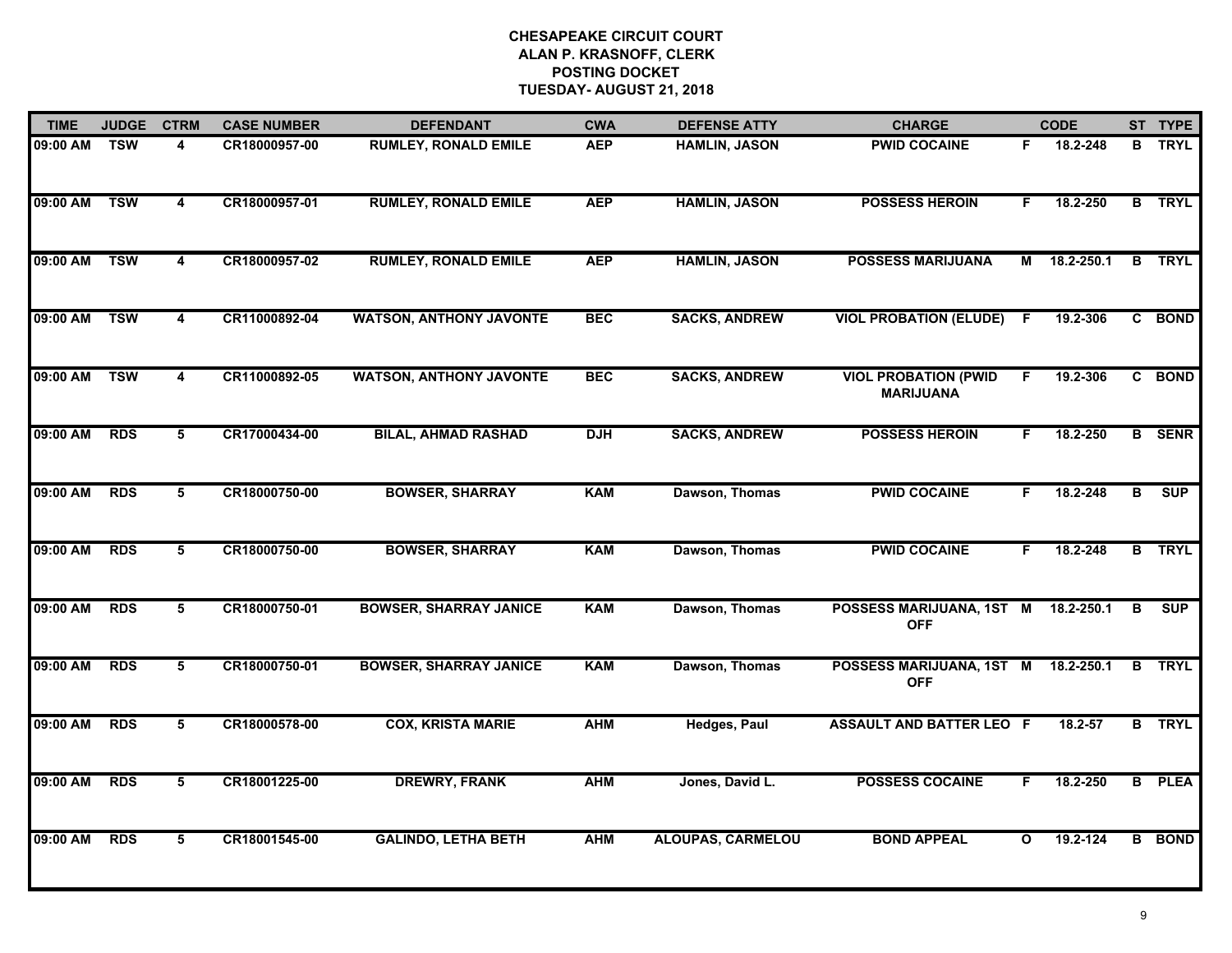| <b>TIME</b> | <b>JUDGE</b> | <b>CTRM</b>     | <b>CASE NUMBER</b> | <b>DEFENDANT</b>                 | <b>CWA</b> | <b>DEFENSE ATTY</b>       | <b>CHARGE</b>                                     |                | <b>CODE</b> |                | ST TYPE         |
|-------------|--------------|-----------------|--------------------|----------------------------------|------------|---------------------------|---------------------------------------------------|----------------|-------------|----------------|-----------------|
| 09:00 AM    | <b>RDS</b>   | 5               | CR18001433-00      | <b>HYMAN, ALTON TERELLE</b>      | <b>AHM</b> | <b>MUSSONI, ERIK</b>      | <b>POSSESS COCAINE</b>                            | F.             | 18.2-250    | в              | <b>WC</b>       |
| 09:00 AM    | <b>RDS</b>   | 5               | CR18001433-01      | <b>HYMAN, ALTON TERELLE</b>      | <b>AHM</b> | <b>MUSSONI, ERIK</b>      | <b>POSSESS COCAINE</b>                            | F.             | 18.2-250    | C              | $\overline{wc}$ |
| 09:00 AM    | <b>RDS</b>   | $5\overline{)}$ | CR18001133-00      | <b>JOHNSON, KENNETH MCDANIEL</b> | <b>KAM</b> | <b>FLANDERS, JOSHUA B</b> | <b>VIOL SEX OFFENDER: FAIL F</b><br><b>TO REG</b> |                | 18.2-472.1  |                | <b>B</b> PLEA   |
| 09:00 AM    | <b>RDS</b>   | 5               | CR18001134-00      | <b>NESBIT, REGINALD EUGENE</b>   | <b>KAM</b> | <b>FLANDERS, JOSHUA B</b> | <b>PETIT LARCENY 3RD</b><br><b>OFFENSE</b>        | F.             | 18.2-96     |                | C PLEA          |
| 09:00 AM    | <b>RDS</b>   | 5               | CR18001134-01      | <b>NESBIT, REGINALD EUGENE</b>   | <b>KAM</b> | <b>FLANDERS, JOSHUA B</b> | <b>VIOL SEX OFFENDER: FAIL</b><br><b>TO REG</b>   | F              | 18.2-472.1  |                | C PLEA          |
| 09:00 AM    | <b>RDS</b>   | 5               | CR13001800-06      | <b>PARKER, GINGER BUSICK</b>     | <b>JAF</b> | <b>BARLOW, JASON</b>      | <b>PROB VIOL (GRAND</b><br>LARCENY)               | F.             | 19.2-306    | C              | <b>REV</b>      |
| 09:00 AM    | <b>RDS</b>   | $\overline{5}$  | CR13001800-07      | <b>PARKER, GINGER BUSICK</b>     | <b>JAF</b> | <b>BARLOW, JASON</b>      | <b>PROB VIOL (POSSESS</b><br>OXYCODONE)           | $\overline{F}$ | 19.2-306    | $\overline{c}$ | <b>REV</b>      |
| 09:00 AM    | <b>RDS</b>   | 5               | CR14002259-03      | <b>PARKER, GINGER BUSICK</b>     | <b>JAF</b> | <b>BARLOW, JASON</b>      | <b>PROB VIOL(POSSESS</b><br><b>AMPHETAMINE)</b>   | F.             | 19.2-306    | C.             | <b>REV</b>      |
| 09:00 AM    | <b>RDS</b>   | 5               | CR03A04390-01      | <b>WATFORD, ERIK JAMAL</b>       | <b>DJH</b> | <b>BUYRN, RICHARD</b>     | <b>VIOL PROBATION (RECV</b><br><b>STOL PROP</b>   | F.             | 19.2-306    |                | C MENT          |
| 09:00 AM    | <b>RDS</b>   | 5               | CR18000721-00      | <b>WHAFF, CANEDRA LAJUANA</b>    | <b>AHM</b> | <b>MUSSONI, ERIK</b>      | POSSESS SAWED OFF GUN F                           |                | 18.2-300    |                | <b>B</b> TRYL   |
| 09:00 AM    | <b>RDS</b>   | 5               | CR18000721-01      | <b>WHAFF, CANEDRA LAJUANA</b>    | <b>AHM</b> | <b>MUSSONI, ERIK</b>      | POSSESS MARIJUANA, 1ST M<br><b>OFF</b>            |                | 18.2-250.1  | C              | <b>TRYL</b>     |
| 09:00 AM    | <b>RDS</b>   | $\overline{5}$  | CR18000721-02      | <b>WHAFF, CANEDRA LAJUANA</b>    | <b>AHM</b> | <b>MUSSONI, ERIK</b>      | <b>FALSE ID TO LEO</b>                            | $\overline{M}$ | 19.2-82.1   | $\overline{c}$ | <b>TRYL</b>     |
| 09:30 AM    | <b>RDS</b>   | $\mathbf{2}$    | CR11001598-04      | <b>ASHWORTH, WENDY ELLEN</b>     |            |                           | <b>VIOL PROB (ATT PRESCRIP F</b><br>FRAUD)        |                | 19.2-306    |                | C ADAT          |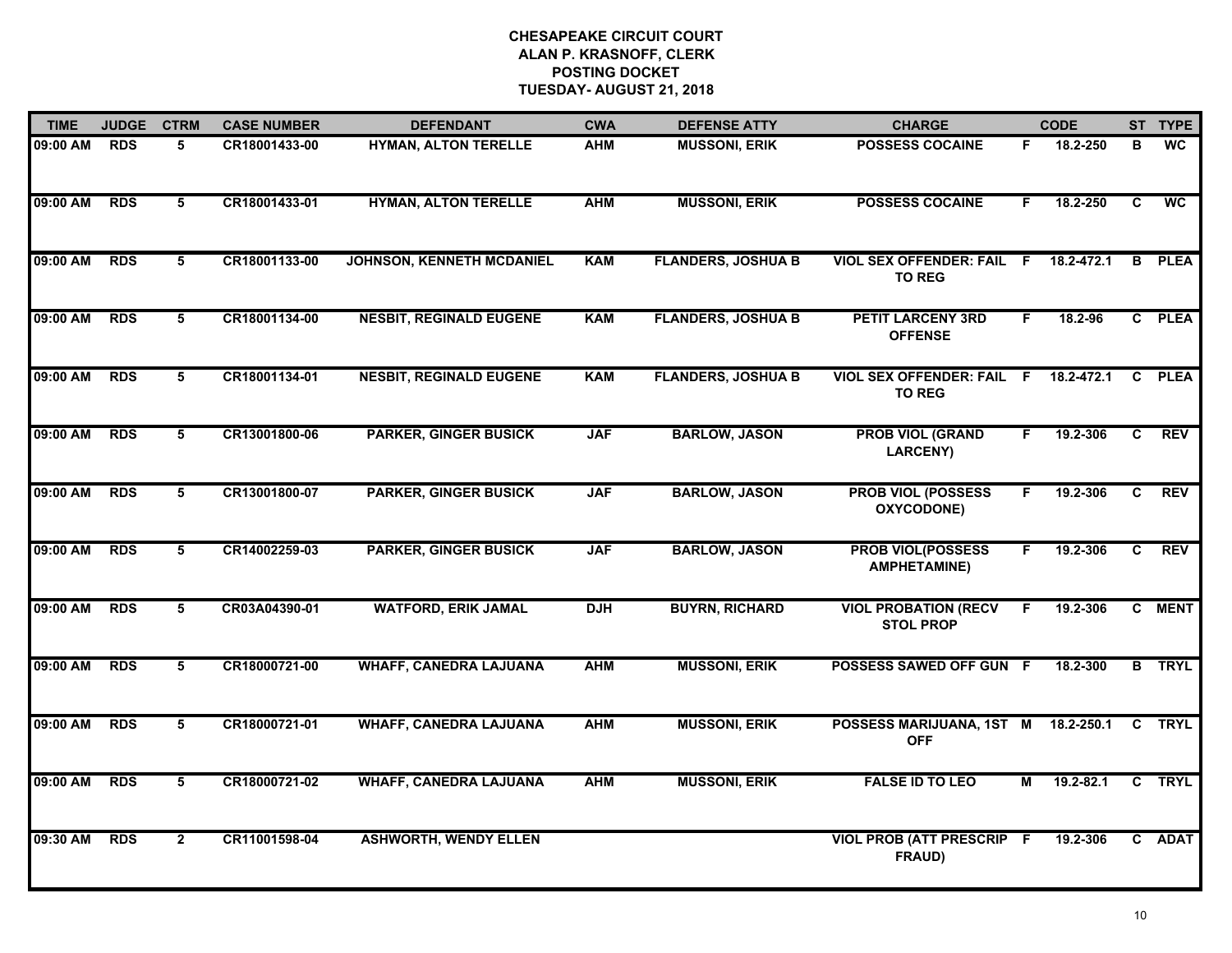| <b>TIME</b> | <b>JUDGE</b> | <b>CTRM</b>    | <b>CASE NUMBER</b> | <b>DEFENDANT</b>                 | <b>CWA</b> | <b>DEFENSE ATTY</b>  | <b>CHARGE</b>                                   |                | <b>CODE</b>  |    | ST TYPE       |
|-------------|--------------|----------------|--------------------|----------------------------------|------------|----------------------|-------------------------------------------------|----------------|--------------|----|---------------|
| 09:30 AM    | <b>RDS</b>   | $\mathbf{2}$   | CR11001598-05      | <b>ASHWORTH, WENDY ELLEN</b>     |            |                      | <b>VIOL PROB (ATT PRESCRIP F</b><br>FRAUD)      |                | 19.2-306     |    | C ADAT        |
| 09:30 AM    | <b>RDS</b>   | $\overline{2}$ | CR18001317-00      | <b>HARRIS, EDWARD; JR</b>        | <b>AEP</b> |                      | <b>DWI: 1ST OFFENSE</b>                         |                | M A.18.2-266 |    | <b>B</b> ADAT |
| 09:30 AM    | <b>RDS</b>   | $\overline{2}$ | CR07001021-01      | <b>JOHNS, MICHAEL ROMULUS</b>    |            |                      | <b>PROB VIOL (STAT</b><br><b>BURGLARY)</b>      | F.             | 19.2-306     |    | C ADAT        |
| 09:30 AM    | <b>RDS</b>   | $\overline{2}$ | CR07001022-01      | <b>JOHNS, MICHAEL ROMULUS</b>    |            |                      | <b>PROB VIOL (GRAND LARC.) F</b>                |                | 19.2-306     |    | C ADAT        |
| 09:30 AM    | <b>RDS</b>   | $\overline{2}$ | CR18001461-00      | LEE, DANYELLE A                  |            | <b>MUSSONI, ERIK</b> | <b>OPER/PERMIT OPER</b><br><b>UNINSURED VEH</b> | M              | A.46.2-707   |    | S ADAT        |
| 09:30 AM    | <b>RDS</b>   | $\overline{2}$ | CR18001461-01      | LEE, DANYELLE A                  |            |                      | <b>FOLLOWING TOO CLOSELY I</b>                  |                | 46.2-816     | S. | <b>ADAT</b>   |
| 09:30 AM    | <b>RDS</b>   | $\overline{2}$ | CR18001461-02      | LEE, DANYELLE A                  |            | <b>MUSSONI, E</b>    | <b>DRIV UNDER REVO/SUSP</b><br>3RD+ OFF         | $\overline{M}$ | B.46.2-301   | s  | <b>TBS</b>    |
| 09:30 AM    | <b>RDS</b>   | $\mathbf{2}$   | CR18001481-00      | <b>LEIB, MATTHEW C</b>           |            |                      | <b>TRESPASS AFTER</b><br><b>FORBIDDEN</b>       | М              | 18.2-119     |    | S ADAT        |
| 09:30 AM    | <b>RDS</b>   | $\overline{2}$ | CR18001471-00      | <b>MEGGINSON, ZACHERY THOMAS</b> |            |                      | <b>PETIT LARCENY 1ST</b><br><b>OFFENSE</b>      | M              | 18.2-96      |    | <b>B</b> ADAT |
| 09:30 AM    | <b>RDS</b>   | $\overline{2}$ | CR18001471-01      | <b>MEGGINSON, ZACHERY THOMAS</b> |            |                      | <b>PETIT LARCENY 1ST</b><br><b>OFFENSE</b>      | M              | 18.2-96      |    | <b>B</b> ADAT |
| 09:30 AM    | <b>RDS</b>   | $\overline{2}$ | CR18001471-02      | <b>MEGGINSON, ZACHERY THOMAS</b> |            |                      | <b>PETIT LARCENY 1ST</b><br><b>OFFENSE</b>      | М              | 18.2-96      |    | <b>B</b> ADAT |
| 09:30 AM    | <b>RDS</b>   | $\overline{2}$ | CR18001357-00      | <b>MORGAN, CRYSTAL MICELLE</b>   | <b>BW</b>  |                      | <b>DWI: 1ST OFFENSE</b>                         | M              | A.18.2-266   |    | <b>B</b> ADAT |
| 09:30 AM    | <b>RDS</b>   | $\overline{2}$ | CR18001319-00      | <b>PETTY, KAREEN M</b>           |            |                      | <b>RECKLESS DRIVE 86/60</b>                     | М              | A.46.2-862   |    | S ADAT        |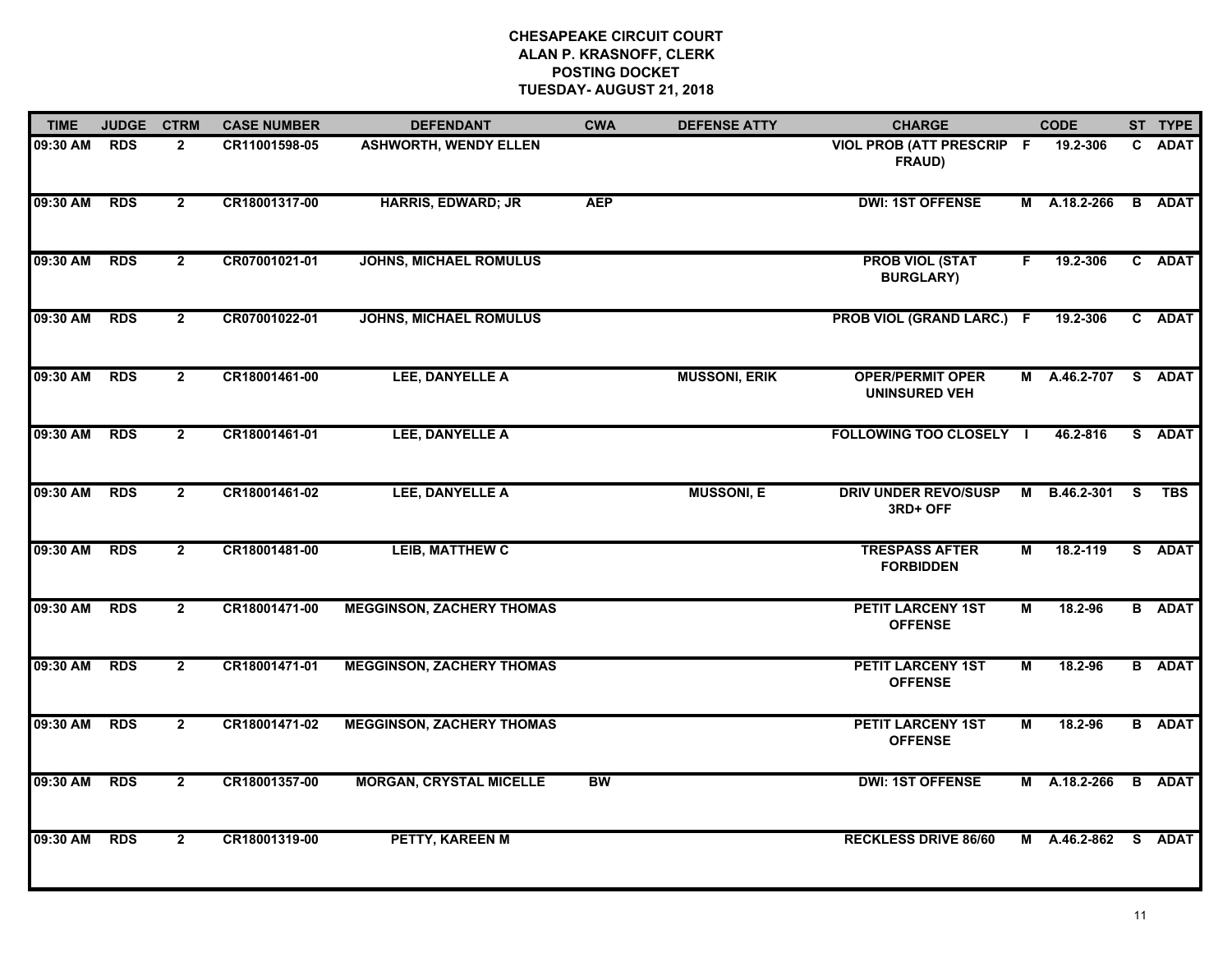| <b>TIME</b> | <b>JUDGE</b> | <b>CTRM</b> | <b>CASE NUMBER</b> | <b>DEFENDANT</b>                 | CWA | <b>DEFENSE ATTY</b> | <b>CHARGE</b>                   |   | <b>CODE</b> | SТ | <b>TYPE</b> |
|-------------|--------------|-------------|--------------------|----------------------------------|-----|---------------------|---------------------------------|---|-------------|----|-------------|
| 109:30 AM   | <b>RDS</b>   |             | CR18001470-00      | <b>RATCLIFF. ARLESTER S: III</b> |     |                     | DRIVE ON REVOKED OL:<br>5TH OFF | м | B.46.2-301  |    | ADAT        |